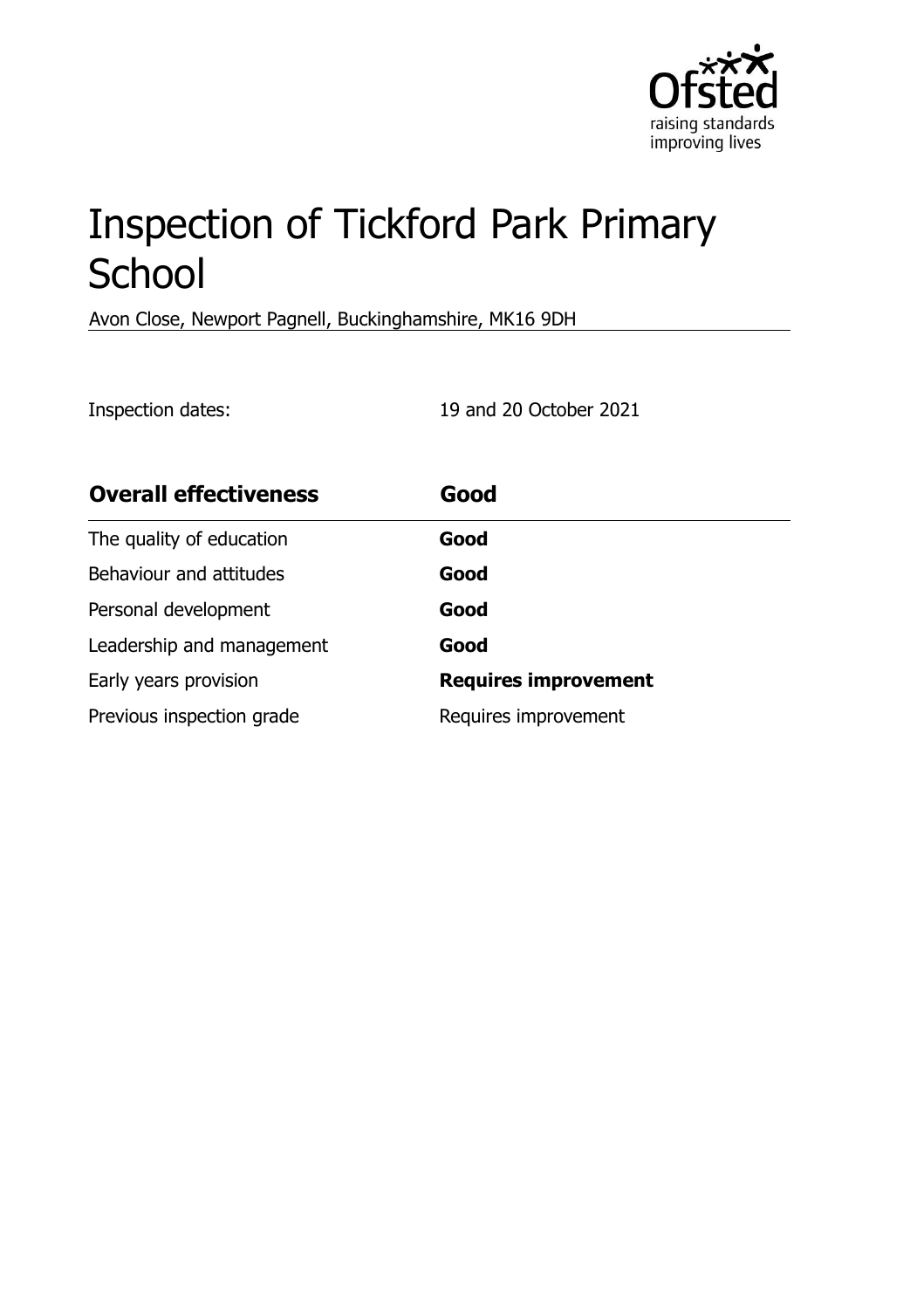

# **What is it like to attend this school?**

Staff and pupils are proud of Tickford Park. The school's values of 'ready, respectful, safe and kind' thread through all areas of school life. One pupil said: 'We don't judge anyone here. Everyone is equal and that is what is important.' Staff have high expectations. Pupils hold good humoured and thoughtful conversations with staff and their peers. This creates a happy, calm and purposeful environment.

Leaders and staff have created a culture where all pupils 'shine for who they are and what they can achieve'. Pupils enjoy the gardening, sports, singing, music and art clubs. Pupils know how to keep healthy and take care of their mental health. They are proud of the 'Quiet Garden', where they relax and savour a 'mindful moment of quiet'. Pupils trust staff to help them deal with any problems they may have. Pupils feel safe and incidents of unkind behaviour are unheard of.

Pupils are well prepared for life in modern Britain. They debate big ideas about different beliefs and religious customs. They visit places of worship and treasure individual liberty. Pupils use their democratic voice and influence change through the school council and eco-committee.

#### **What does the school do well and what does it need to do better?**

Leaders, staff and governors are ambitious for all pupils. Staff morale is high and team spirit is strong. Subject leaders lead their areas of responsibility effectively. Teachers use their strong subject knowledge to help pupils learn well. Subject leaders are providing high-quality training for support staff to enhance their knowledge of subjects beyond English, mathematics and science. However, in the early years, staff do not always provide children with opportunities to explore, discuss and develop their ideas and vocabulary. This means that some children do not learn as well as they should in all areas of the curriculum.

Leaders have created an ambitious curriculum in all subjects. It sets out clearly the essential knowledge that pupils need to learn and when. In almost all subjects, teachers skilfully check what pupils know before introducing new ideas. They take time to address pupils' misconceptions. Pupils recall what they have learned previously and use this knowledge to help them find out about new things. Teachers identify the needs of pupils with special educational needs and/or disabilities (SEND) accurately. While pupils with SEND are usually supported effectively in lessons, this is not as consistent for children in the early years.

Children are introduced to phonics as soon as they start in the Reception Year. The phonics programme is well sequenced and most pupils learn to read well. However, some staff do not deliver phonics effectively enough. Books are not always matched to the sounds pupils learn in lessons. This slows some pupils' ability to read with increased fluency and comprehension. Leaders have identified these issues and are taking the right actions to address them.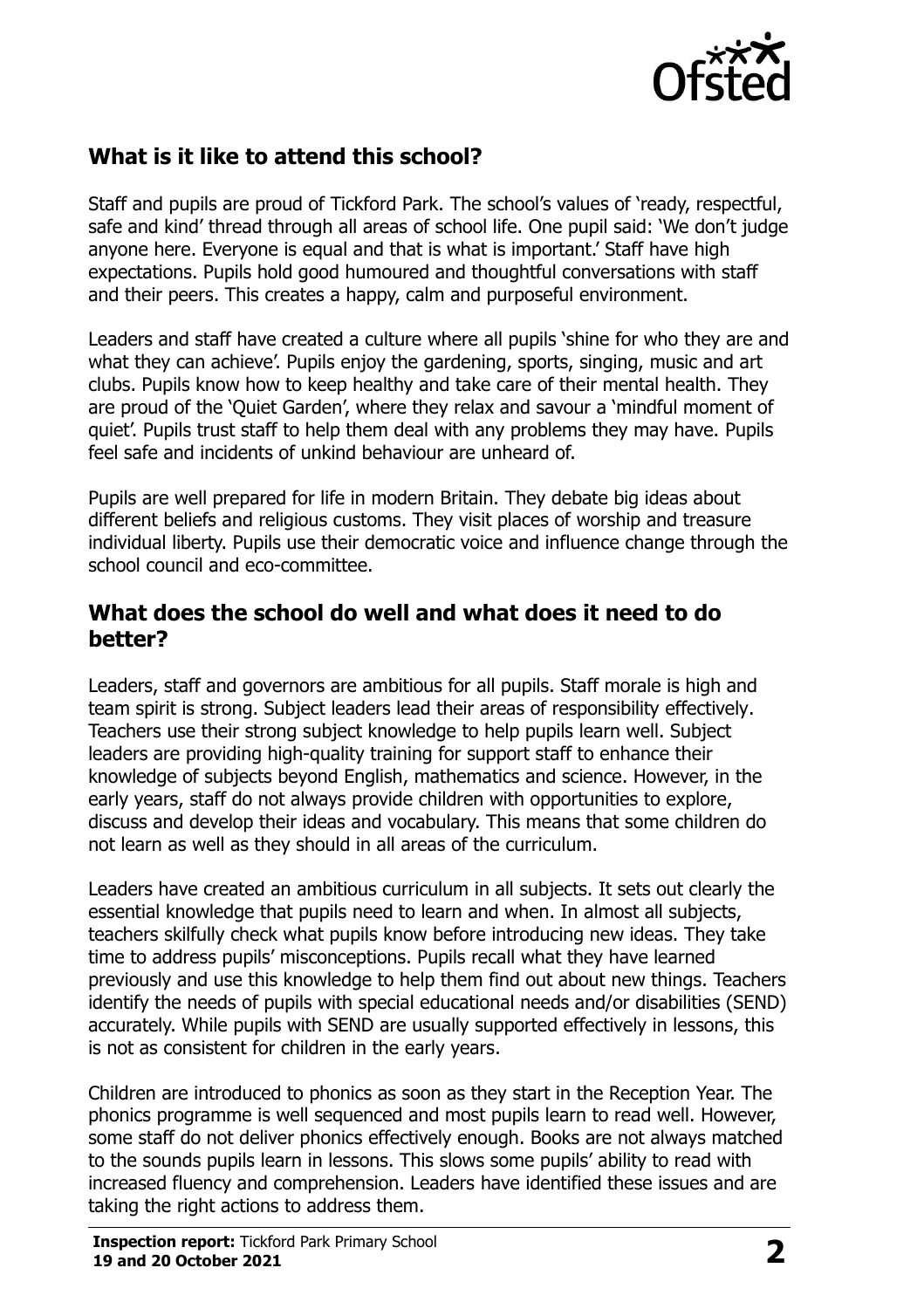

In mathematics, there is a well-sequenced and structured approach to what pupils need to know and remember from early years to Year 6. Pupils can use their knowledge of number to carry out quick calculations. They can explain how they use their knowledge to help them to solve problems. Where pupils, including those with SEND, need extra support, teachers break down learning into manageable parts, providing extra resources where necessary. Nevertheless, there are some inconsistencies in how well staff in early years help children develop and use their mathematical ideas and vocabulary.

Pupils enjoy learning. They are proud of their work and told inspectors that teachers make lessons fun and interesting. Pupils have positive relationships with their teachers and eagerly participate in lessons. Where pupils struggle to focus on their learning, staff are skilled at supporting them to re-engage. As a result, most classrooms are productive places where learning thrives.

Opportunities in the curriculum to promote pupils' personal development are plentiful. For example, assemblies, visitors, and trips are used to promote pupils' understanding of different professions and careers. Pupils learn about how they can help their community. For instance, pupils raise funds and collect food items for local charities. They bring joy to the local community through carol singing projects. Pupils' understanding of British values is a real strength of the curriculum.

Governors hold leaders to account effectively. They know the school's strengths well and what needs to improve further. For example, they know about what needs to improve the early years and have made sure leaders have the right plans in place to make these improvements.

# **Safeguarding**

The arrangements for safeguarding are effective.

Staff receive regular safeguarding training. This ensures that they identify possible signs of abuse and report their concerns quickly. During the inspection, some issues were identified in the safeguarding record keeping system. Leaders addressed these promptly and effectively. Leaders follow government guidance when recruiting staff.

Leaders work closely with external agencies to protect pupils. For example, pupils have access to professional counselling. Through the curriculum, pupils find out about situations which may lead to harm. Pupils know that they should speak to a trusted adult if the actions of others make them feel uncomfortable or unsafe.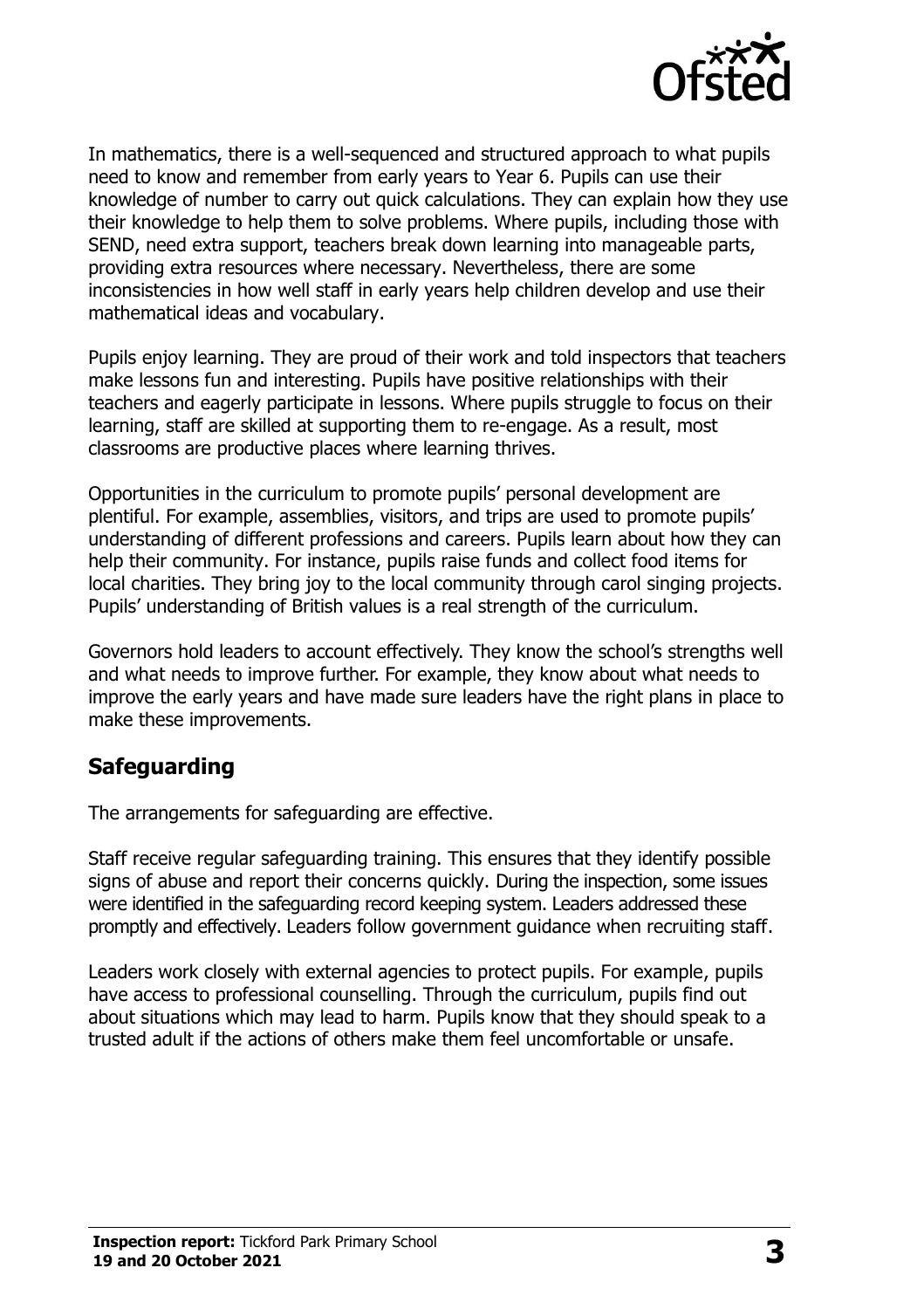

# **What does the school need to do to improve?**

#### **(Information for the school and appropriate authority)**

- Some staff do not teach phonics fully effectively. At times, they do not always check that all pupils learn the right sounds and blends. The books that some pupils read do not help them to read with increased fluency. Leaders are in the process of introducing a new approach to teaching phonics. Leaders need to make sure that all staff are trained to deliver phonics effectively and that the books pupils read match the sounds pupils learn.
- The curriculum for early years is not taught as well as in Years 1 to 6. Some staff do not have strong pedagogical knowledge about how to deliver the curriculum. They do not always provide children with opportunities and well-matched resources to develop understanding. Leaders need to make sure that all staff are well trained to deliver the early years curriculum. This will ensure that all children are well prepared for their next stage of education.

### **How can I feed back my views?**

You can use [Ofsted Parent View](http://parentview.ofsted.gov.uk/) to give Ofsted your opinion on your child's school, or to find out what other parents and carers think. We use information from Ofsted Parent View when deciding which schools to inspect, when to inspect them and as part of their inspection.

The Department for Education has further [guidance](http://www.gov.uk/complain-about-school) on how to complain about a school.

If you are the school and you are not happy with the inspection or the report, you can [complain to Ofsted.](http://www.gov.uk/complain-ofsted-report)

### **Further information**

You can search for [published performance information](http://www.compare-school-performance.service.gov.uk/) about the school.

In the report, ['disadvantaged pupils'](http://www.gov.uk/guidance/pupil-premium-information-for-schools-and-alternative-provision-settings) refers to those pupils who attract government pupil premium funding: pupils claiming free school meals at any point in the last six years and pupils in care or who left care through adoption or another formal route.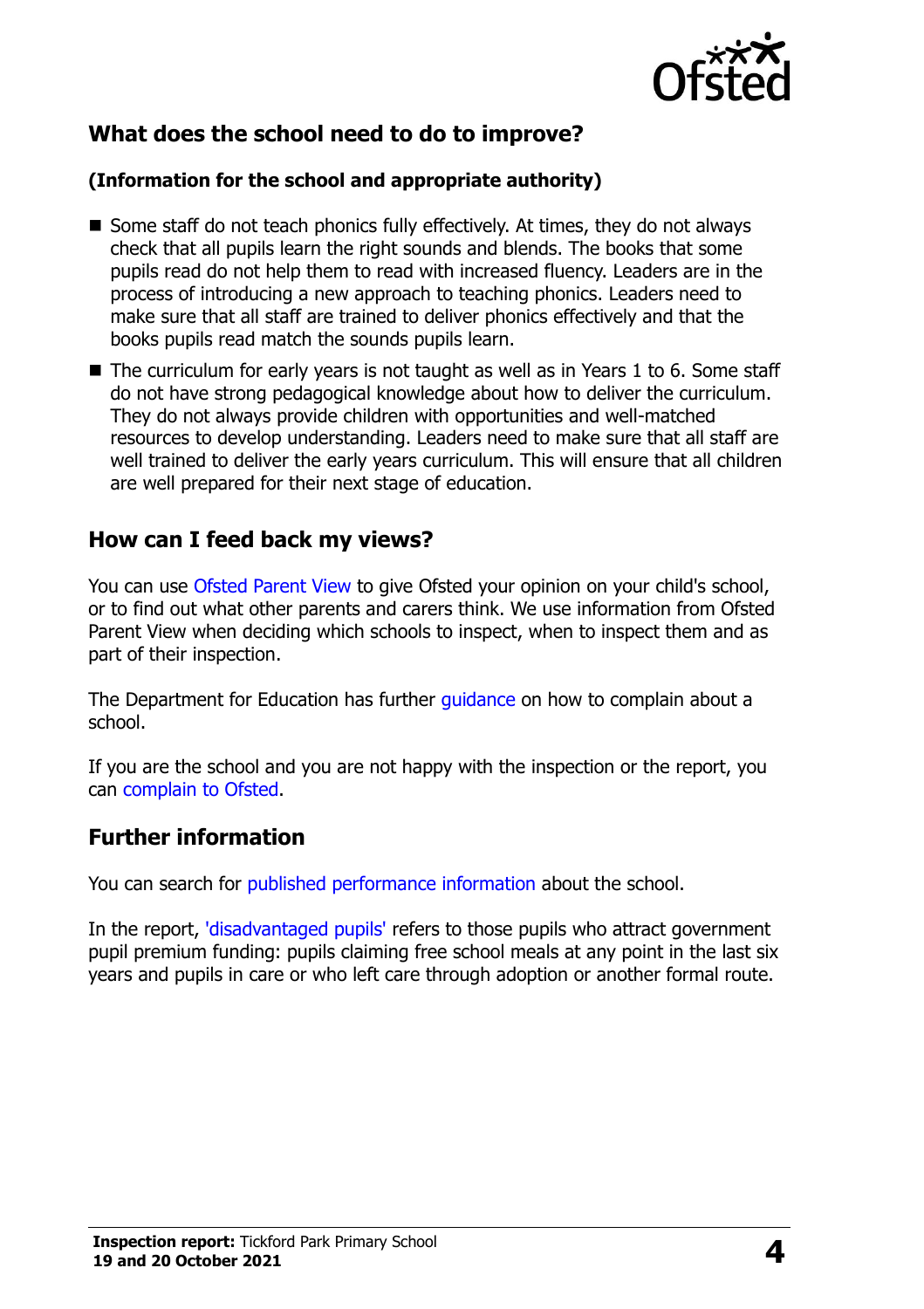

# **School details**

| Unique reference number             | 135107                                                                |  |
|-------------------------------------|-----------------------------------------------------------------------|--|
| <b>Local authority</b>              | Milton Keynes                                                         |  |
| <b>Inspection number</b>            | 10200863                                                              |  |
| <b>Type of school</b>               | Primary                                                               |  |
| <b>School category</b>              | Maintained                                                            |  |
| Age range of pupils                 | 4 to 11                                                               |  |
| <b>Gender of pupils</b>             | Mixed                                                                 |  |
| Number of pupils on the school roll | 369                                                                   |  |
| <b>Appropriate authority</b>        | The governing body                                                    |  |
| <b>Chair of governing body</b>      | Emma Whyle                                                            |  |
| <b>Headteacher</b>                  | Daniel Smith                                                          |  |
| <b>Website</b>                      | www.tickfordpark.co.uk                                                |  |
| Date of previous inspection         | $29 - 30$ November 2017, under section 5 of<br>the Education Act 2005 |  |

# **Information about this school**

- The headteacher was appointed in September 2020.
- The school does not currently use any alternative provision.

# **Information about this inspection**

The inspector(s) carried out this inspection under section 5 of the Education Act 2005.

- This was the first routine inspection the school received since the COVID-19 (coronavirus) pandemic began. Inspectors discussed the impact of the pandemic with school leaders and have taken that into account in their evaluation.
- Inspectors met with the headteacher, senior leaders, staff and pupils.
- The lead inspector met with three governors, including the chair of the governing body. She also met with a representative from the local authority.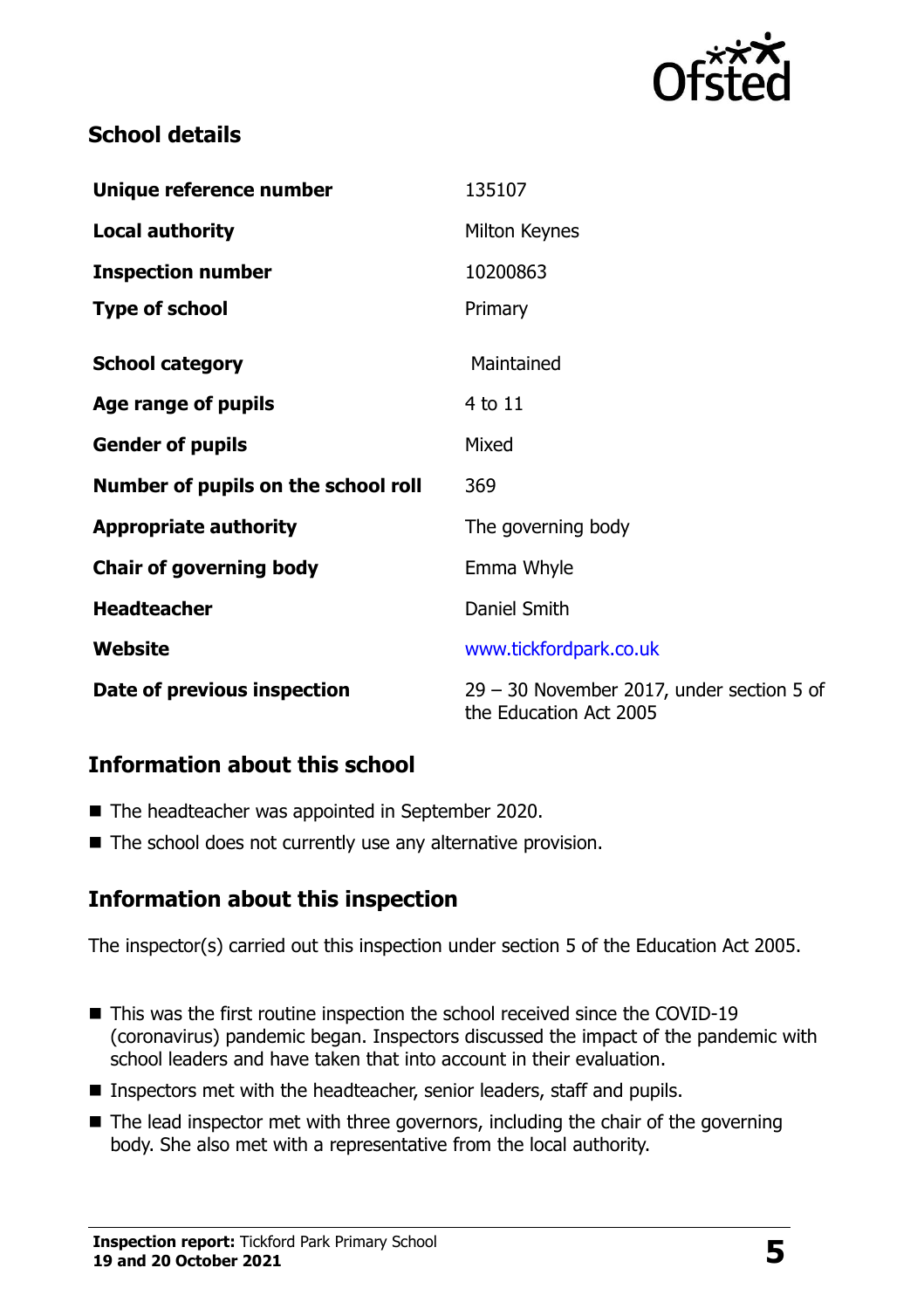

- To inspect safeguarding, inspectors checked the single central record of recruitment checks and talked to leaders responsible for safeguarding. Inspectors also talked to a range of staff and pupils.
- Inspectors considered responses to the confidential staff survey and spoke to a range of staff about their views of the school.
- Inspectors took account of responses to Ofsted's Parent View questionnaire and additional free-text responses.
- Inspectors considered responses to the pupil survey. They met with a range of pupils to discuss their views about the school and talked to pupils informally during social times and in lessons.
- Inspectors reviewed a range of documentation including the school's self-evaluation and school development plan, pupil premium and catch-up funding plans.
- Inspectors carried out deep dives in these subjects: early reading, mathematics, design technology and history. For each deep dive, inspectors met with subject leaders, looked at curriculum plans, visited a sample of lessons, spoke to teachers, spoke to some pupils about their learning and looked a sample of pupils' work. Inspectors also heard a selection of pupils read.

#### **Inspection team**

| Shazia Akram, lead inspector | Her Majesty's Inspector |
|------------------------------|-------------------------|
| Kimberley Kemp               | Ofsted Inspector        |
| Lizzie Jeanes                | Ofsted Inspector        |